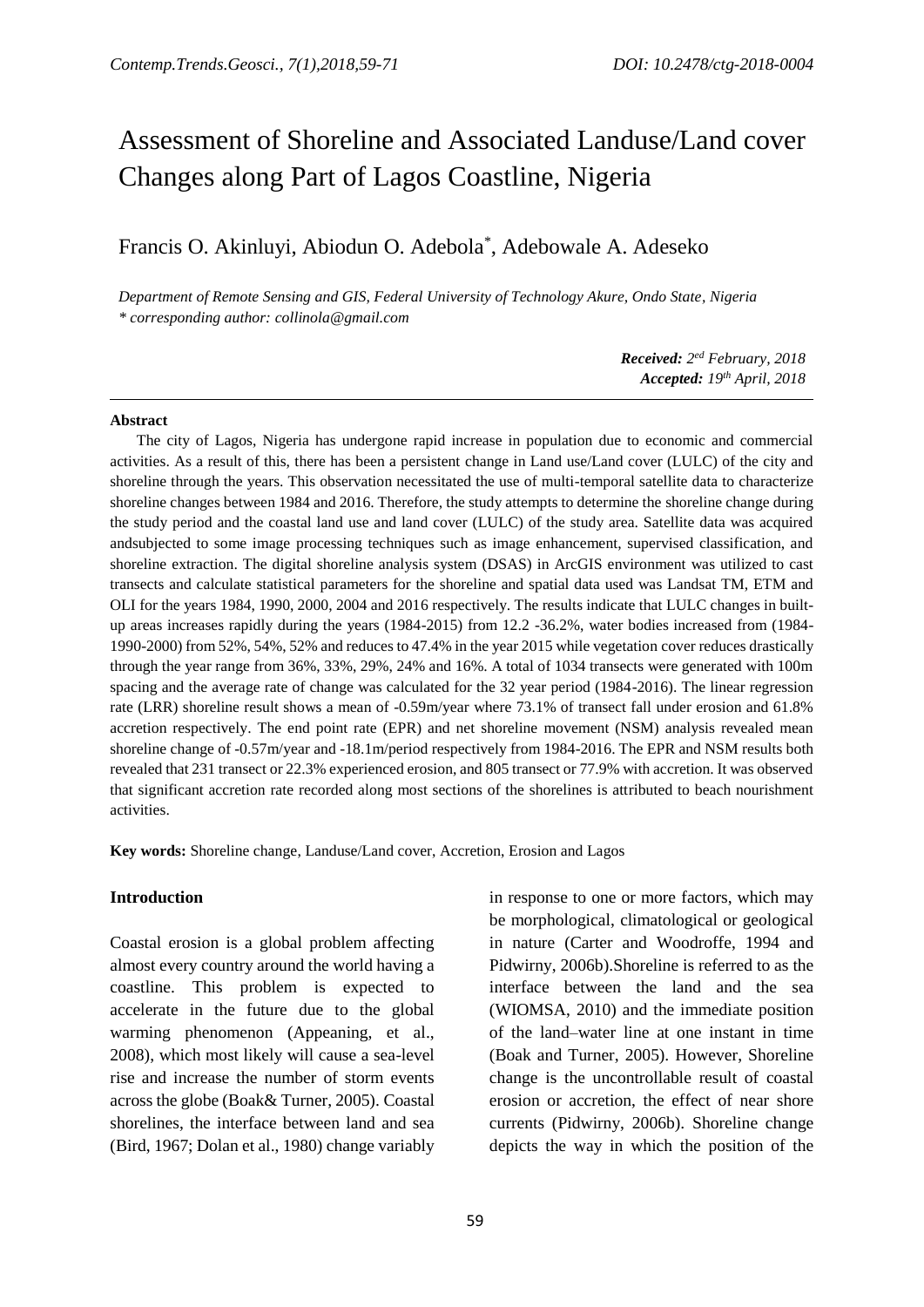shoreline moves with time (WIOMSA, 2010). It is easy to define but difficult to capture since it is always changing. Nevertheless, because of the active nature of water bodies and the coastal land, the shoreline is constantly changing (Paterson et al, 2010). The change in shoreline is mainly associated with waves, tides, winds, periodic storms, sea-level change, and the geomorphic processes of erosion and accretion and human activities (Carter and Woodroffe, 1994).As a consequence, coastal and estuarine shorelines can progress through significant phases of erosion and/or deposition during time-scales of years to decades. Quantitative analysis of shoreline changes at historic timescales is very important for understanding processes which drive coastal erosion and accretion. This enables the computation of regional sediment budgets, identification of hazard zones or even as a basis for morphodynamics modeling. Likewise, the dynamic processes of shoreline erosion and accretion are often attributed to hydrodynamic forces (e.g. river cycles, sea level rise), geomorphological changes (e.g. spit development), anthropogenic actions (e.g. port development, tidal power generation, construction, dredging) or other sudden forces (e.g. storm events, earthquakes and tsunamis, rapid seismic events).

In addition, the constant shoreline variation examination facilitates recognizing the nature and processes that caused these changes in any area to assess the human impact and to plan management strategies.

Remote sensing data and geographic information systems (GIS) could be used effectively to observe the changes along the coastal zone, including shoreline with reasonable accuracy (Berlanga-Robles and Ruiz-Luna, 2002). Remote sensing helps to replace the conservative survey data by its rhythmic and cost effectiveness. The key physical parameters that need to be understood in order to identify coastal erosion problems in the coastal zones are; Coastal geomorphology, Wind, Waves, Tides, Vegetation. Equally,

significant human activities that must be considered over the range of spatial and time scales are: activities along the coast, activities within river catchments/watersheds, onshore and offshore activities (Ajayi and Adetayo, 1982). Furthermore, the accurate demarcation and monitoring of shoreline (seasonal, shortterm, and long-term) are necessary for understanding the various coastal processes. The advent of geographic information systems (GIS) and image processing softwares have offered possible techniques such as image processing and quantitative analysis, which to a reasonable degree of accuracy has made the monitoring of any shoreline changes due to erosion and/or accretion become practically possible.

Several studies pointed out that two main factors can be responsible for change in the shoreline, these are; human activities along the shore or natural processes (Richmond, 1997, Keqizhang et al., 2004, Boak and Turner, 2005, Hanslaow, D.J., 2007, Paterson et al, 2010,). An example of natural process can be sea level rise (SLR), change from storms and climate (Keqizhang et al., 2004) extreme weather events, including an increase in the intensity and frequency of waves on the shoreline face and beaches (Pearson et al., 2005). Williams and Gutierrez (2009) asserted that sea-level rise is one of the most important impacts for shoreline change which causes variations in waves, currents and sediment availability in most US coastal areas. Shoreline can also move landwards through the process of erosion or seawards by sediment accretion (WIOMSA, 2010). Shoreline change can also be used as a good indicator of possible coastal erosion and the best indicator for describing coastal erosion is the shoreline retreat rate (Boak and Turner, 2005)Many beaches around the world are subject to problems associated with beach erosion and recession (Hanslaow, D.J., 2007). Paterson et al, (2010) describe shoreline erosion as the group of natural processes including; weathering, dissolution, abrasion, erosion, and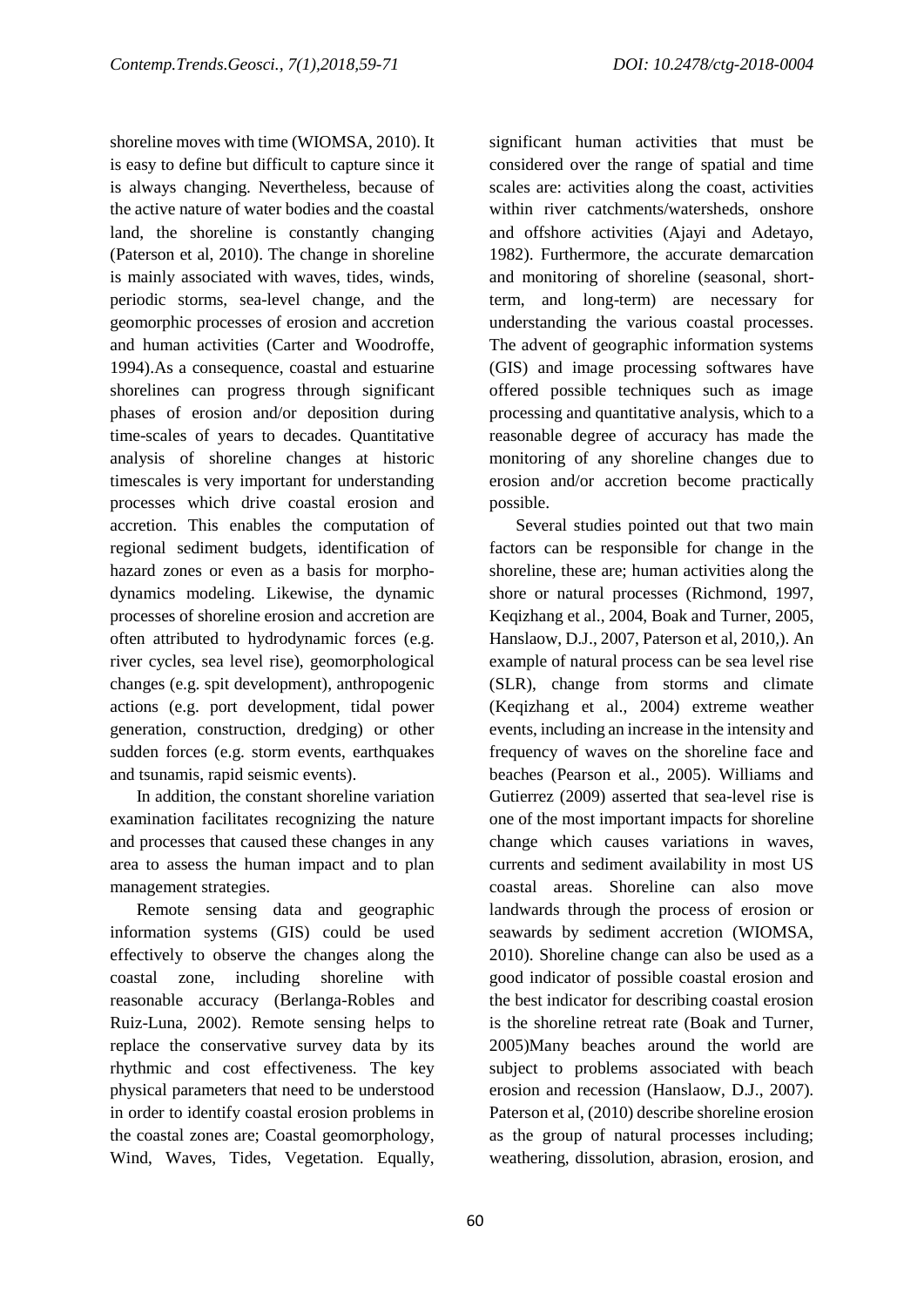transportation, by which material is worn away from the earth's surface. In Kenya, Hoorweg and Muthiga (2009), reported that costal environment influenced by naturally occurring process such as erosion and sedimentation carried by Sabaki River. In addition to these natural processes, human action to control and mitigate erosion and maintain navigation channels can change the shoreline (Williams and Gutierrez, 2009). According to Richmond (1997), human actions such as the destruction of mangrove forests, sea grass beds, and coral reefs caused by tourism development can increase the exposure of the coast to wave actions which leads to erosion. In Kenya for example, a study by Kairu and Nyandwi, (2000) revealedthat in the last three decades, rapid development in the tourism industry has taken place on the beaches which have experienced increasing coastal erosion problems. Another study along the Kenyan coast by Government of Kenya, (2010a) indicated that in the built up areas, erosion in some cases has been exacerbated by humaninterference with the construction of seawalls. Sea walls increase reflected wave energy, leading to erosion and flattening of the adjoining beach, an example of the effect of sea walls can be seen at Mtwapa in Kenya, where walls have been built to protect shoreline properties (Kairu and Nyandwi, 2000).

According to Moore et al., (2006), several coastal areas are heavily populated and have been continuously changing hence; shoreline change analysis research has become a common goal of most coastal management plans. Furthermore, shoreline change analysis has become a suitable tool to understand temporal and spatial trends of beach erosion and accretion triggered by natural and human impacts (Limber et al., 2007). Therefore, understanding the process causing shoreline change and quantifying the shoreline change rate is crucial for better coastal area management. This study focused on utilizing multi-temporal satellite data to characterize

shoreline changes from 1984 to 2015. By this means, measuring the rate of shoreline change and define the drivers of shoreline erosion and accretion in that period alongthe Lagos city coastline (Fig. 1) and also, determine the coastal land use and land cover of the study area.

#### **Study area**

Lagos state is located in the southwestern part of Nigeria and it is bounded to the west by the republic of Benin and to the north and east by Ogun state with the Atlantic Ocean providing a coast line in the south. Its geographic location lies between Latitudes 06°23'23.13"N, 06°23'55.7"N and Longitudes03°2'46.617"E, 04°5'54.192"E covering an area of 3907.968m<sup>2</sup> (Fig. 1).Lagos has a total of 3,577 square kilometer; where 787 square kilometers is made up of lagoons and creeks including Lagos lagoon, Lagos harbor, Ebute-metta creeks, Porto-Novo creek, new carnal, Badagry creek, five cowrie creek, Kuramo waters, and light house creek. Lagos is a very low-land state relatively flat in topography, near the coast (Atlantic Ocean) and is served by many rivers as well as lagoon. The dominant vegetation of the state is swamp forest consisting of the freshwater and mangrove swamp forest both of which makes the environment a wetland region. The climate of the state is divided into two climatic seasons; dry (November – March) and wet: (April-October). Annual rainfall ranges from 1524mm beach erosion, 2031mm in the western half of the state to 2032mm. The recent coastal deposits occur widely in Lagos state. Similarly, tertiary beds from the Benin Formation stretch from Calabarin the East through Lagos to the borders of Benin republic in the west. Lagos state is endowed with very little arable land. Altogether, four soil groups are identifiable. On the western half of the coastal margin, juvenile soils on recent windborne sands occur. The rest of second group in the coastal area towards the east is covered also by juvenile soils on fluvio-marine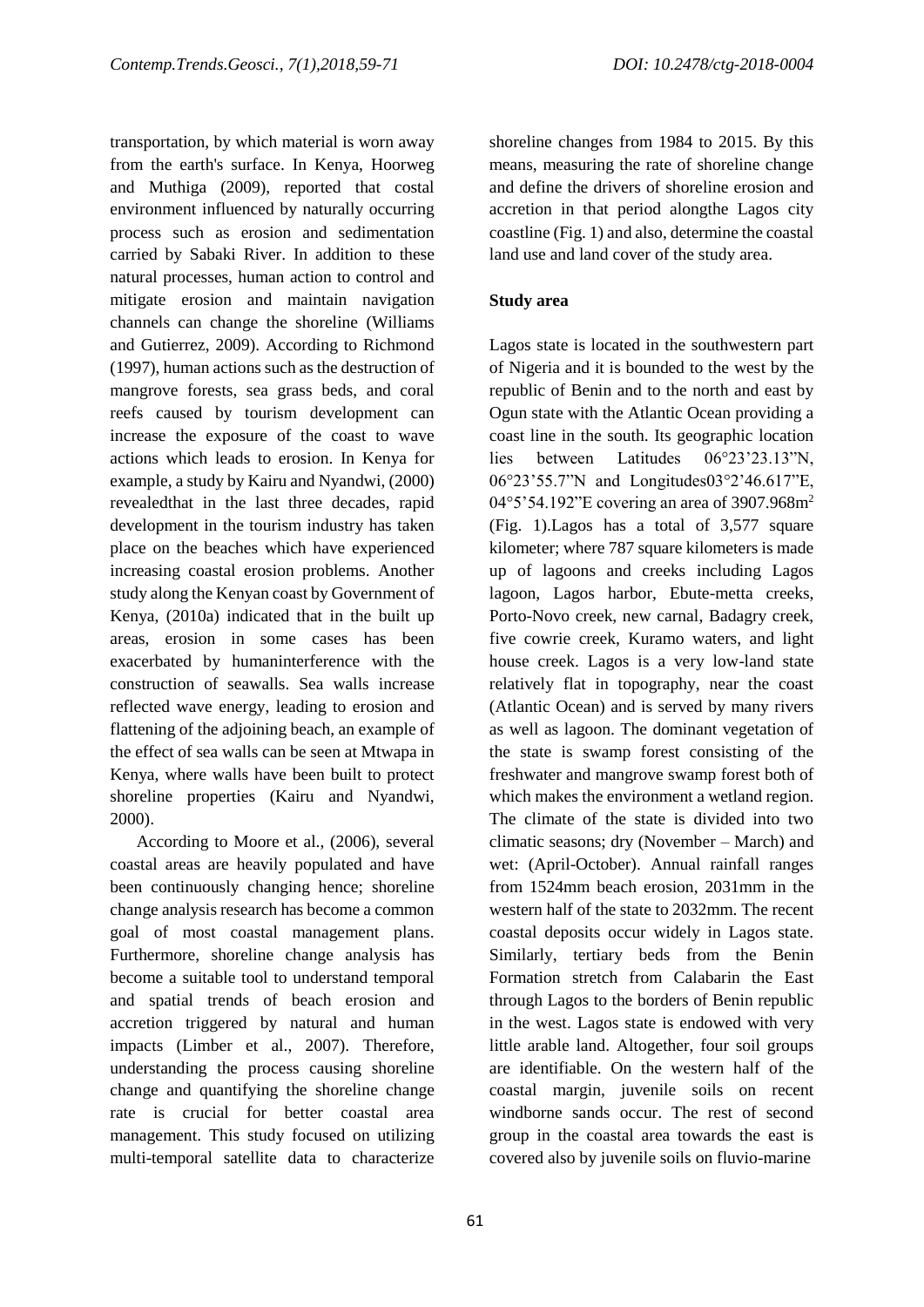

**Fig.1**. Location of study area.

alluvium (mangrove swamp). Thirdly, a narrow and rather discontinuous band of mineral and/or organic hydromorphic soils occur in the middle and north-eastern sections of the state. The fourth group occurs in two rather tiny and discontinuous patches along the northern limits of the state, consisting dominantly of red Ferrallitic soils on loose sandy sediments.

#### **Data sources and Methodology**

The sources of shoreline data are Landsat satellite images of the study area. They were acquired for five different epochs for 1984, 1990, 2000, 2004 and 2016 respectively. They were obtained through the U.S. Geological Survey Earth Resources Observation and Science Center (EROS) website http://earthexplorer.usgs.gov/. The remote sensing and Geographic Information System (GIS) software package, Erdas Imagine 9.2 was used for the preprocessing of the satellite data. The software was used specifically for atmospheric and geometric corrections. The ArcGis 10.2 (ArcMap 10.2) was employed for different image processing techniques which includes; Image Enhancement for better visualization and delineation of shoreline, Image Classification and Shoreline Extraction and.The Landsat imageries for the study area were subjected to classification zones. Visual image interpretation was utilized to classify the images into different land use categories. In order to classify the rectified images, four classes were basically delineated in the images and they are built up, water body, vegetation and bare surface.

#### **Shoreline data analysis**

The shoreline extraction and analysis from the Landsat imagery was performed using ArcGIS 10.2 software. The shoreline change rate measurement followed the approach used by Hanslow, 2007, and Thieler et al., 2009 which includes digitizing a shoreline on georeferenced images and quantifying rates of shoreline change. A geo-database was created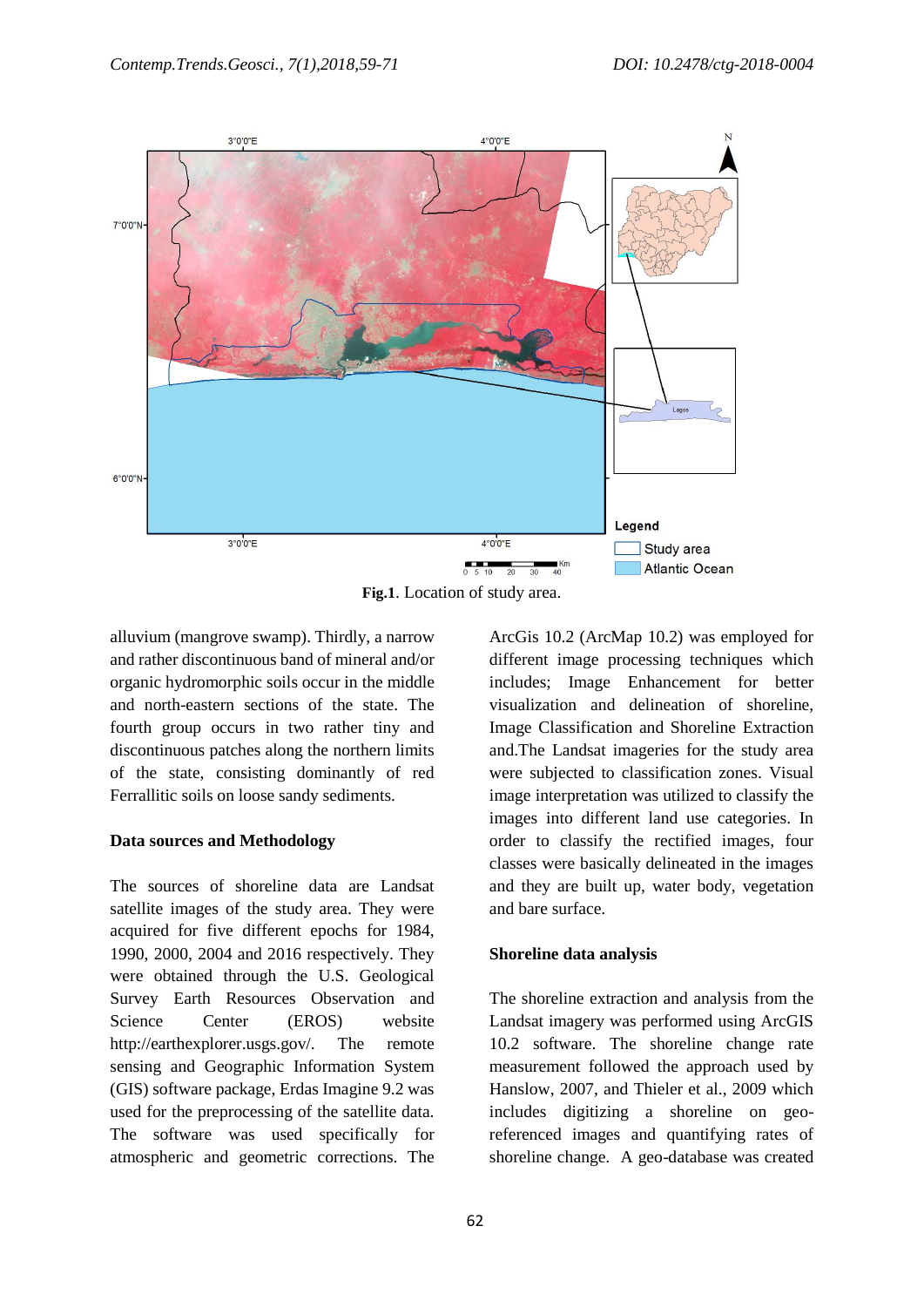in ArcGIS for the digitized shoreline positions which comprised; year, ID, shape and uncertainty. The historical change was analyzed using Digital Shoreline Analysis System (DSASv4.3). DSAS computes rate of change statistics from multiple historic shoreline positions residing in a GIS (Thieler et al., 2009). DSAS in ArcGIS environment was utilized to cast transects and calculates statistical parameters for the shoreline. The area under study covers about 103.63km and was digitized between 1984 and 2016 Landsat satellite images. Hypothetical baseline was constructed offshore and parallel to the general orientation of Lagos shoreline. This was done in order to assess spatial and temporal movement trend of the shoreline positions. In this study, three (3) statistical methods of End point rate, (EPR), Net shoreline movement, (NSM) and linear regression rate (LRR) were used to calculate the rates of change along Lagos shorelines. The EPR method is calculated by dividing the distance of shoreline movement by the time elapsed between the oldest and the most recent shoreline (Thieler et al., 2009)while LRR is the result of estimating the average rate of change using a number of shoreline positions overtime, with the change statistics of fitting a leastsquared regression line to all shoreline points of each transect. The LRR is the slope of the line. Therefore, LRR was used to analyze the long term Lagos shoreline change (from 1984-2016). The NSM calculates the distance between the oldest and youngest shorelines for each transect cast. The data uncertainty was  $\pm 6m$  and confidence interval was 90% determined as a weighted linear rate parameter.

#### **Results and discussion**

#### *Land use/ Land cover analysis*

The results through the histogram chat (Fig. 2) showed the area covered by each land usecategories for the studied years from 1984 to 2015. However, calculated values showed the changes that have occurred and average rate of change for each of the land use categories from 1984-1990, 1990-2000, 2000-2004 and 2004- 2015(Fig. 3). A negative and positive value indicates decrease and increase respectively. The image classification map of the multitemporal imageries was classified into four classes of land use and land cover (Fig. 4) but the focus here is on three classes, and these were named as water body, built up, and vegetation (Table 1).

The buildup area wasobserved to have experienced a gradual increase from 1984-2014 ranging from 12.704% to 36.283% (Fig. 2). These values represent 0.649% to 13.464% increase in that period (Fig. 3). Conversely, it was evident that, there has been an alarming decrease in the vegetation cover from 34.069% in 1984 to 16.261% in 2016. These values represent a decrease in the rate of change from -2.28% to -7.81%. Consequently, the decrease in vegetation (Mangroves and Coconut trees) from 1984 to 2016 is believed to be due to rapid urbanization and industrialization along the coast line. These anthropogenic activities had limited entering of high tides and backwaters on to the main land. The water body seems to have increased relatively from 1984 (51.227%) to 1990 (53.867%) and a decrease to 52.704% in

| <b>Tab.1.</b> Land use/cover classification |                         |                    |        |        |        |        |  |
|---------------------------------------------|-------------------------|--------------------|--------|--------|--------|--------|--|
|                                             |                         | Percentage $(\% )$ |        |        |        |        |  |
| S/N                                         | Land use                | 1984               | 1990   | 2000   | 2004   | 2015   |  |
|                                             | Built-Ups               | 12.704             | 13.353 | 17.830 | 22.816 | 36.283 |  |
| 2                                           | <b>Vegetation Cover</b> | 34.069             | 32.780 | 29.466 | 24.071 | 16.261 |  |
| 3                                           | Water body              | 51.227             | 53.867 | 52.70  | 58.127 | 47.456 |  |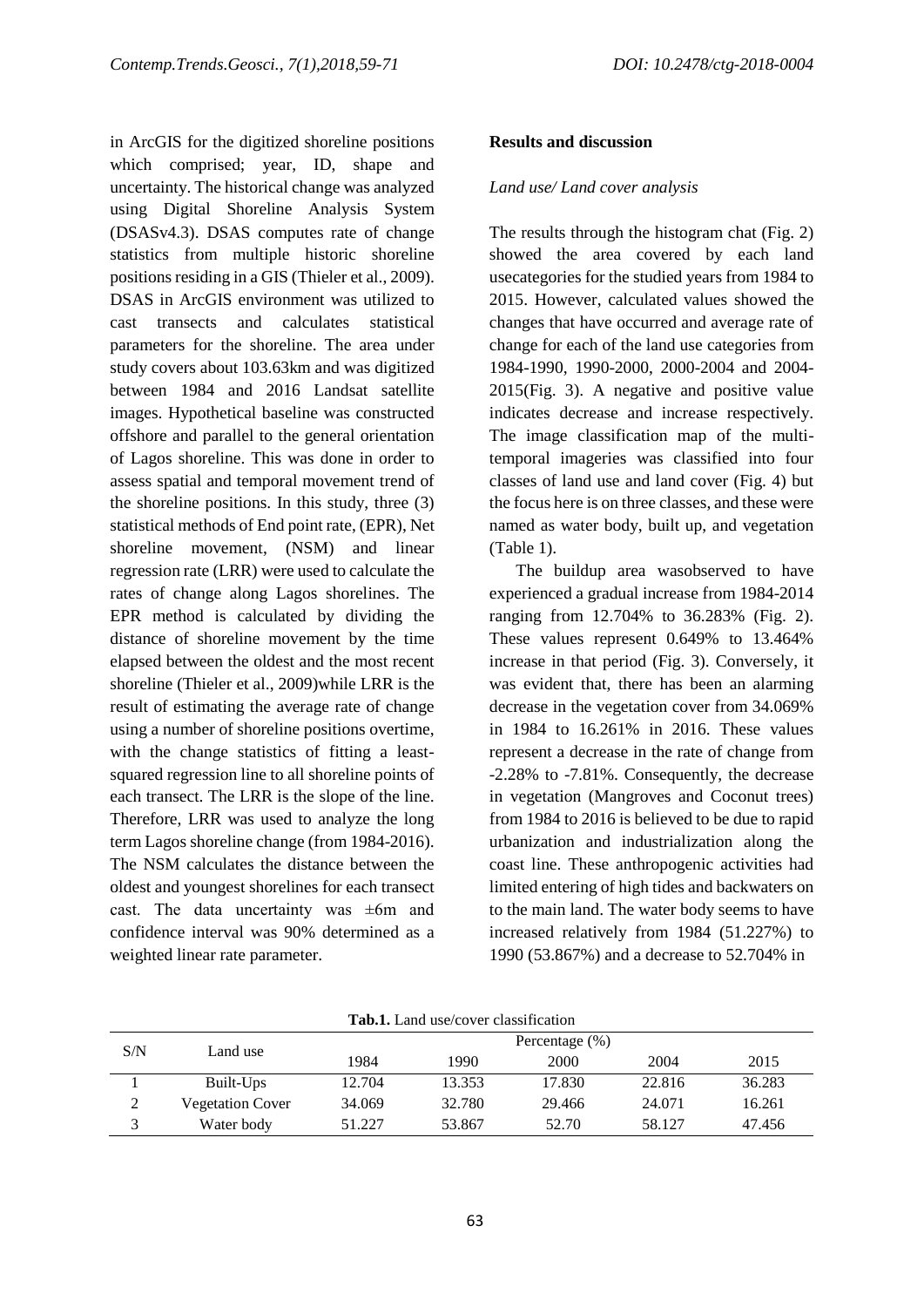

**Fig.2.** Land use/cover category



**Fig.2.** Land use/cover clasification

2000. This may be due to periodic flooding that is experienced in the area. Likewise, the water body increased all time high to 58.127% in 2004, possibly as a result of sea level rise (SLR). It was observed that by 2015, the water body have decreased noticeably to 47.456% (Table 1). This may be attributed to

anthropogenic activities (Reclamation process) that are rampant in the area.

#### *Shoreline Changes*

A total of 1034 transects were generated with 100m spacing and the average rate of change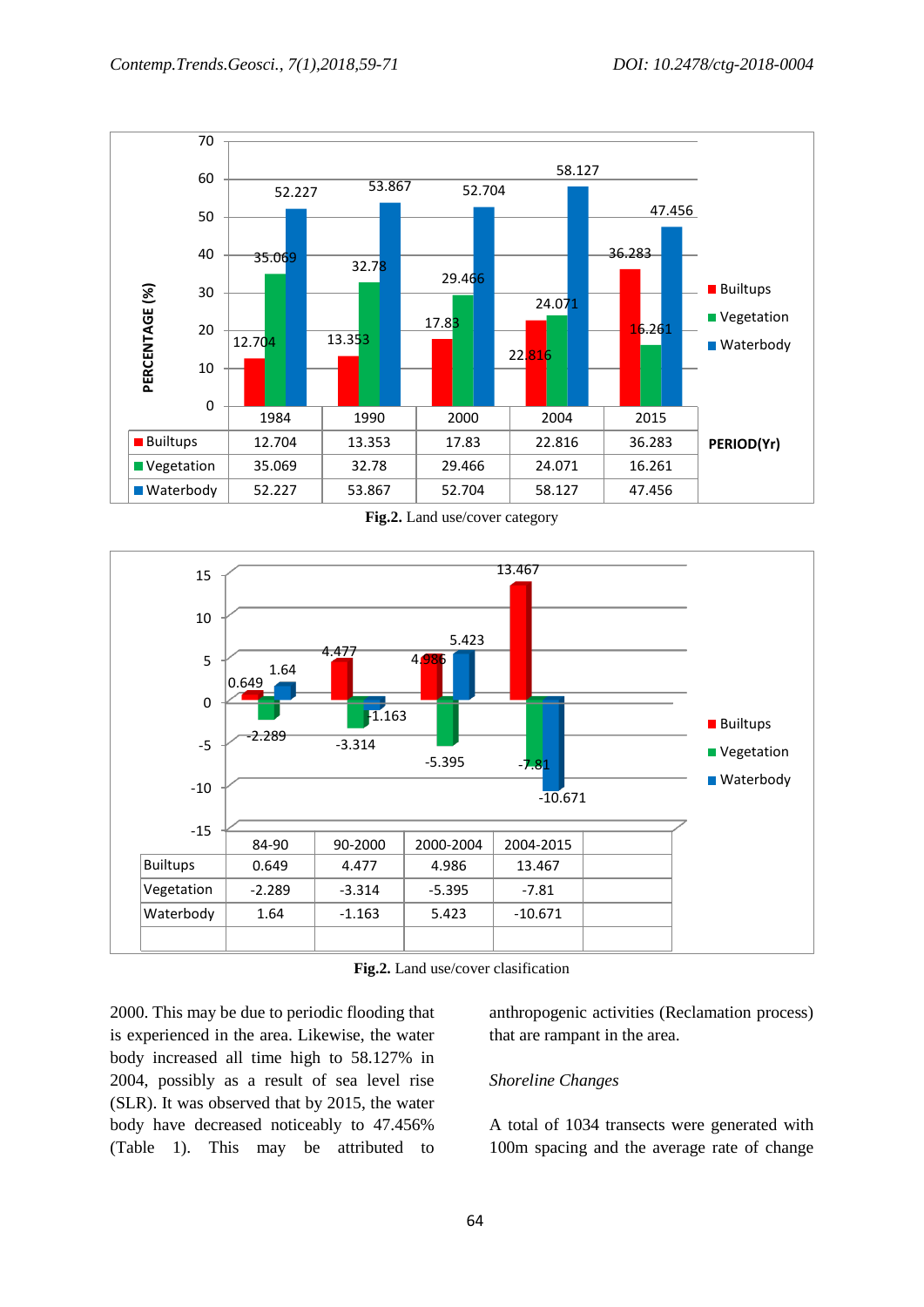was calculated from 1984-2016 (Fig.5). The rates of shoreline change along the Lagos city coastline is presented in Table 2. Positive values of EPR and LRR represent a shoreline movement towards the sea (accretion rate) and negative values represents a shoreline movement inland (erosion rate). The total length of the extracted shoreline of 1984

Landsat TM image is 64003.58m, for year 1990 is 71884.87m, for year 2000 is 75050.95m, and for 2016 is 75522.84m. The shorelines are represented with different colors. A closer look at the digitized shorelines show that there is a remarkable change in the shape of the shoreline over time as indicated in figures 6a and 6b.



**Fig.4.** Land use/cover classification for 1984-2015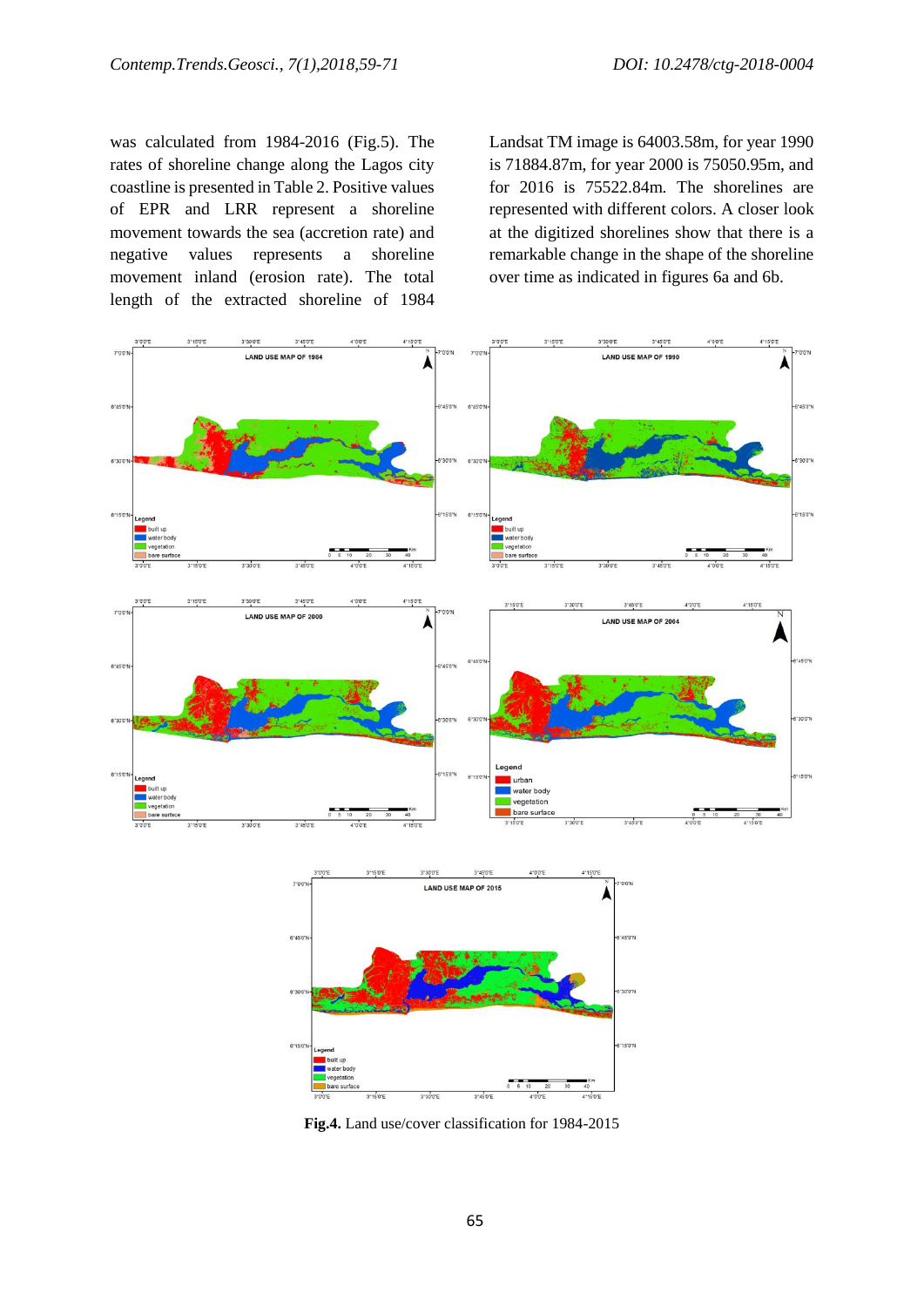

**Fig.5.** Digitized shorelines

The result of the analysis revealed changes in the Lagos shoreline, the net change measured as the distance between the most recent and earliest shorelines (1984, 1990, 2000, and 2016).The sum total of the magnitude of Net Erosion that occurred during the different periods under investigation is shown in Table 2. The LRR shoreline analysis in the study area showed a mean of -0.59m/year where 73.1% of transect fall under erosion and 61.8% accretion respectively (Table 3). The EPR and NSM analysis revealed mean shoreline change of - 0.57m/year and -18.1m/period respectively from 1984-2016. The EPR and NSM results



**Fig.6.** Extracted shorelines (A) and shoreline shift (B)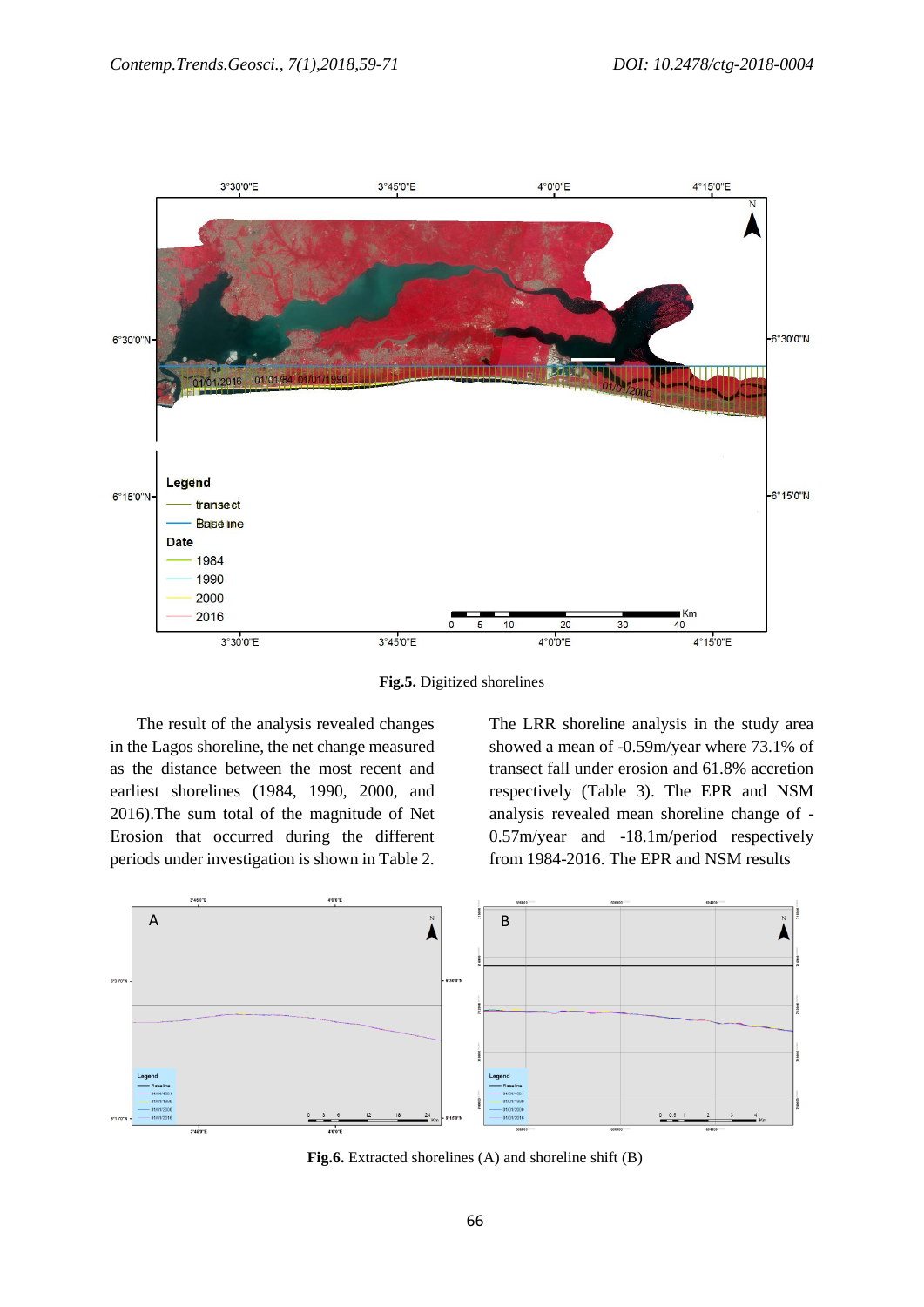both revealed that 231 transect or 22.3% experienced erosion, and 805 transect or 77.9% with accretion (Figures7 and 8). Based on the result of the shoreline erosion and accretion, itwas observed that accretion is more significant in most sections along the shoreline. Human activities along the coastline seems to have accelerated erosion processes during the period studied and also dominant accretion trend recorded might be attributed as a result of very shallow near-shore bathymetry, less wave current velocity and wave height along this

areas. There is a close relationship consistent with the shoreline erosion and accretion (Table 3). It was observed that, while a very high erosion activity was recorded from 1984 to 1990, a very low accretion was recorded in that period. Likewise, erosional activity was high from 1990 to 2000 but accretion was recorded low in that period. In addition, erosional activity was recorded low from 2000 to 2016 but accretion was high in that same period (Table 3).



**Fig.7.** Graphs of shoreline changes 1984-2016, (a) End Point Rate (EPR), (b) Net Shoreline Movement (NSM), (c) Linear Regression Rate, (LRR). EPR and LRR are in m/year, while NSM is m/period. Most of the graph is in the positive area (i.e. below the line) which indicates shoreline accretion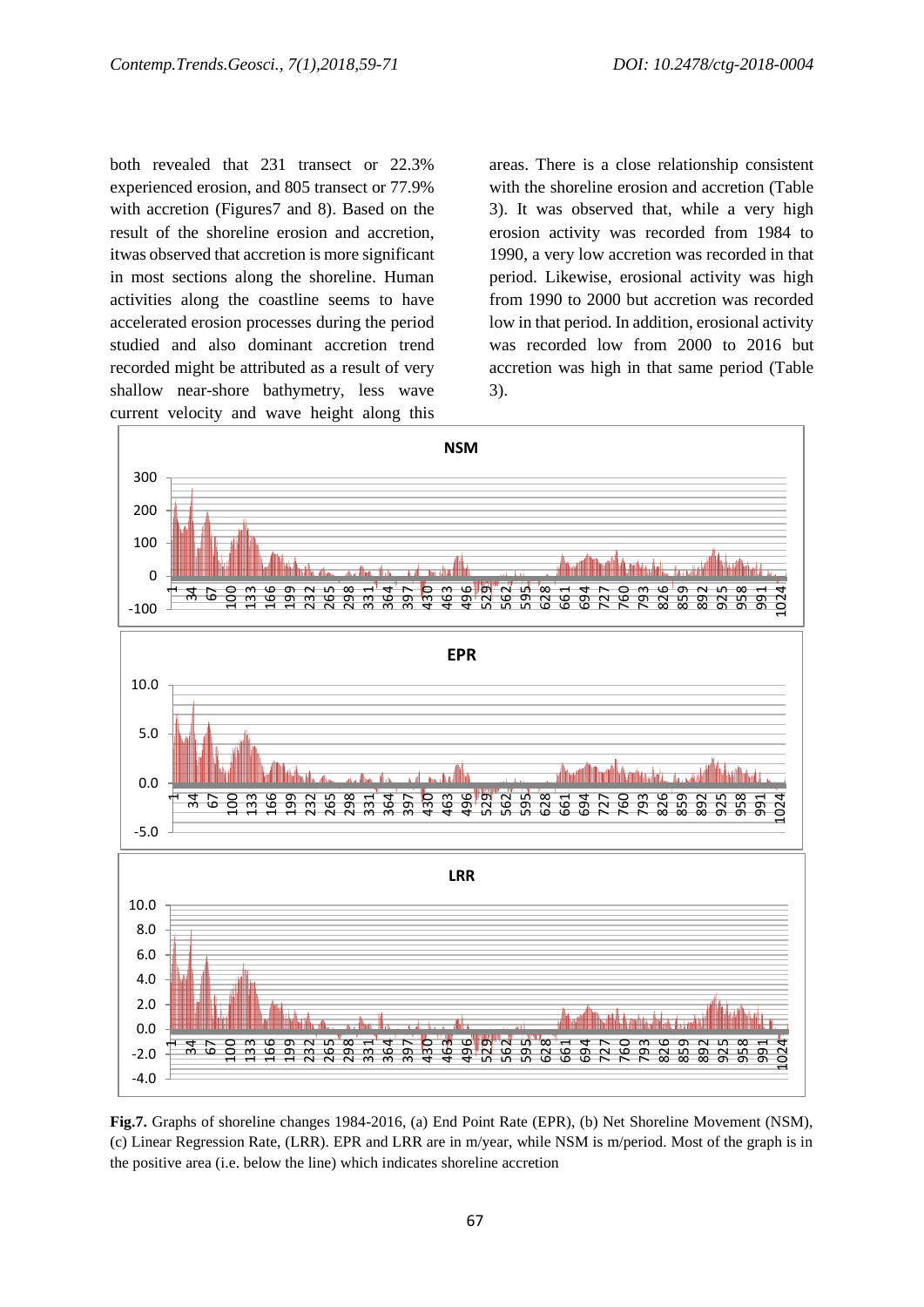| <b>Tuble:</b> Overall shoreline enange rates from 170 F to 2010 |                                        |           |  |  |  |
|-----------------------------------------------------------------|----------------------------------------|-----------|--|--|--|
| <b>Shoreline Statistics</b>                                     | Shoreline change (m/year and m/period) |           |  |  |  |
|                                                                 | <b>Erosion</b>                         | Accretion |  |  |  |
| End point rate (EPR) (m/year)                                   | $-0.57$                                | 1.50      |  |  |  |
| Linear regression rate (LRR) (m/year)                           | $-0.59$                                | 1.44      |  |  |  |
| Net shoreline movement (NSM) (m/period)                         | $-18.07$                               | 47.9      |  |  |  |

|  |  |  |  |  | Tab.2: Overall shoreline change rates from 1984 to 2016 |  |  |  |
|--|--|--|--|--|---------------------------------------------------------|--|--|--|
|--|--|--|--|--|---------------------------------------------------------|--|--|--|

| <b>Tab.3</b> Shoreline erosion and accretion |                  |                |  |  |
|----------------------------------------------|------------------|----------------|--|--|
| <b>PERIODS</b>                               | <b>ACCRETION</b> | <b>EROSION</b> |  |  |
| $1984 - 1990$                                | Very low         | Very high      |  |  |
| $1990 - 2000$                                | Low              | High           |  |  |
| $2000 - 2016$                                | High             | Low            |  |  |



**Fig.8:** Rate of shoreline change (EPR m/year) along the shore from 1984-2016. (Negative values in red and blue colours indicate erosion whereas the positive values in green colours indicate accretion)

#### **Conclusion**

The study has demonstrated that the integration of satellite remote sensing and GIS based on LULC mapping is very effective for monitoring coastal LULC changes and also valuable for long term shoreline change studies with reasonable accuracy. In this study, it was observed based on findings that the Lagos coastline has experienced more accreting portions than eroding portions for all the periods. This can be attributed to beach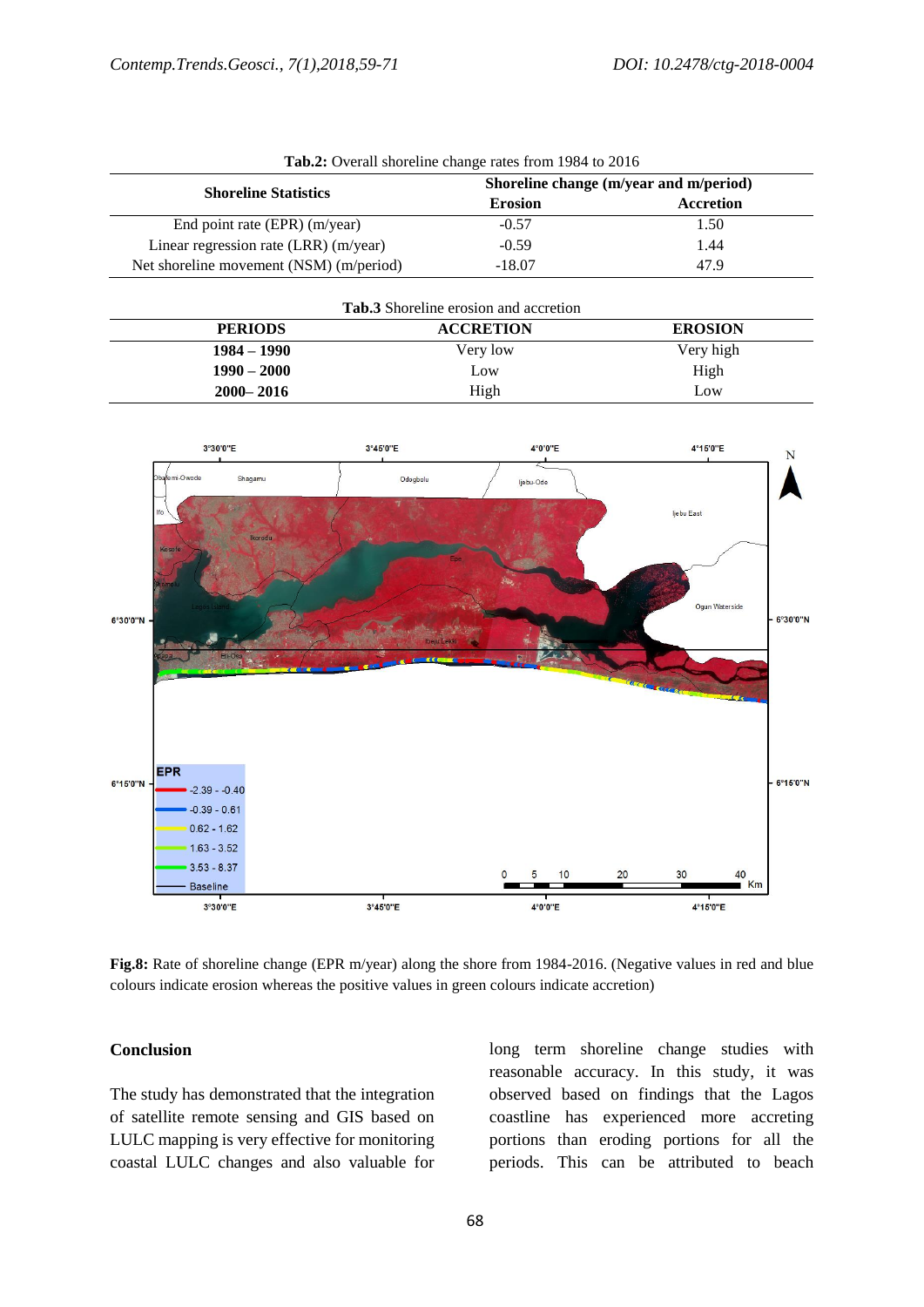nourishment activities that had taken place in the past especially along bar beach sections of the coastline (Awosika et al., 1991). Both natural and anthropogenic factors were observed to contribute to shoreline erosion and accretion. The destruction of vegetation along the coastline due to rapid urbanization and industrialization is observed to be responsible for shoreline erosion in some sections along the shorelines. The digital shoreline analysis system within the geographic information systems (GIS) proves useful in calculating longtime shoreline change which to a reasonable degree of accuracy has made the monitoring of shoreline changes due to erosion and/or accretion become practically possible. It is therefore recommended that proper land use management strategies should be put in place for areas in the coastal zone. Likewise, the stoppage of reclamation exercise along the coastal area and across Lagos lagoon should be addressed by relevant authorities. Similarly, adequate beach profiling survey should be carried out on a regular basis.

### **References**

- Ajayi, T.O and Adetayo. 1982. on the fish bycatch and discard of the shrimp fishery of Nigeria. Nig. Inst. Oceanogr. Mar. Res., Tech. pap. (5): 28p. Lagos, Nigeria
- Appeaning, K, Addo, Walkden M, Mills, JP (2008) detection, measurement and prediction of shoreline recession in Accra, Ghana. ISSRS Journal of Photogrammetry and Remote sensing 63(5): 543-558
- Awosika, L.F, Ibe , C.E, Adekoya , A., And Balogun, A. (1991). Monitoring of the 1990/91 Beach Replenishment Project at the Bar Beach, Lagos. A Progress Report for the Federal Ministry Of Works and Housing, Lagos.
- Berlanga-Robles, C.A., J. Madrid-Vera and A. Ruiz-Luna, 2002.Fish abundance and trophic structure from the commercial catch

in lake Patzcuaro, Mexico. Hydrobiologia 467:117-122.

- Bird, E.C. (1993).Submerging Coasts: The Effects of a Rising Sea Level on Coastal Environments, Wiley, New York.
- Boak, E.H. and Turner, I.L., 2005. Shoreline Definition and Detection: A Review. Journal of Coastal Research,21(4), 688– 703. West Palm Beach (Florida), ISSN 0749-0208.
- Carter, R. W. G and Woodroffe, C.D. 1994. Eds: Coastal Evolution: Late Quarter Shoreline Morphodynamics. Cambridge University Press, Cambridge, UK.
- Crowell, M.; Leatherman, S.P., and Buckley, M.K., 1993. Shore line change rate analysis: long term versus short term. Shore and Beach, 61(2), 13–20.
- Government of Kenya (2010) (a). Shoreline Management Strategy for Kenya, National Environment Management Authority (NEMA), Nairobi. 87 pp.
- Hanslow, D. J. (2007). Beach Erosion Trend Measurement: A Comparison of Trend Indicators, SI 50 Proceedings of the 9th International Coastal Symposium, 588 – 593. Journal of Coastal Research. Gold Coast, Australia, ISSN 0749.0208.
- Hoorweg J. and Muthiga N.A. (2009).Advances in Coastal Ecology People, processes and ecosystems in Kenya.(African Studies Collection, vol. 20).2300 RB Leiden. African Studies Centre.
- Kairu, K. and Nyandwi, N. (2000) Guidelines for the Study of Shoreline Change in the Western Indian Ocean Region IOC Manuals and Guides No. 40. UNESCO 2000.
- Keqizhang, Bruce C. Douglas, and Stephen P. Leatherman. (2004). Global warming and Coastal
- Erosion. Climatic Change 64: 41–58. Kluwer Academic Publishers. The Netherlands
- Limber, P. W, List, J.H, Warren, J. D. (2007). Investigating Methods of Mean High Water
- Shorelines from Lidar Data and the Relationship between Photo-derived and